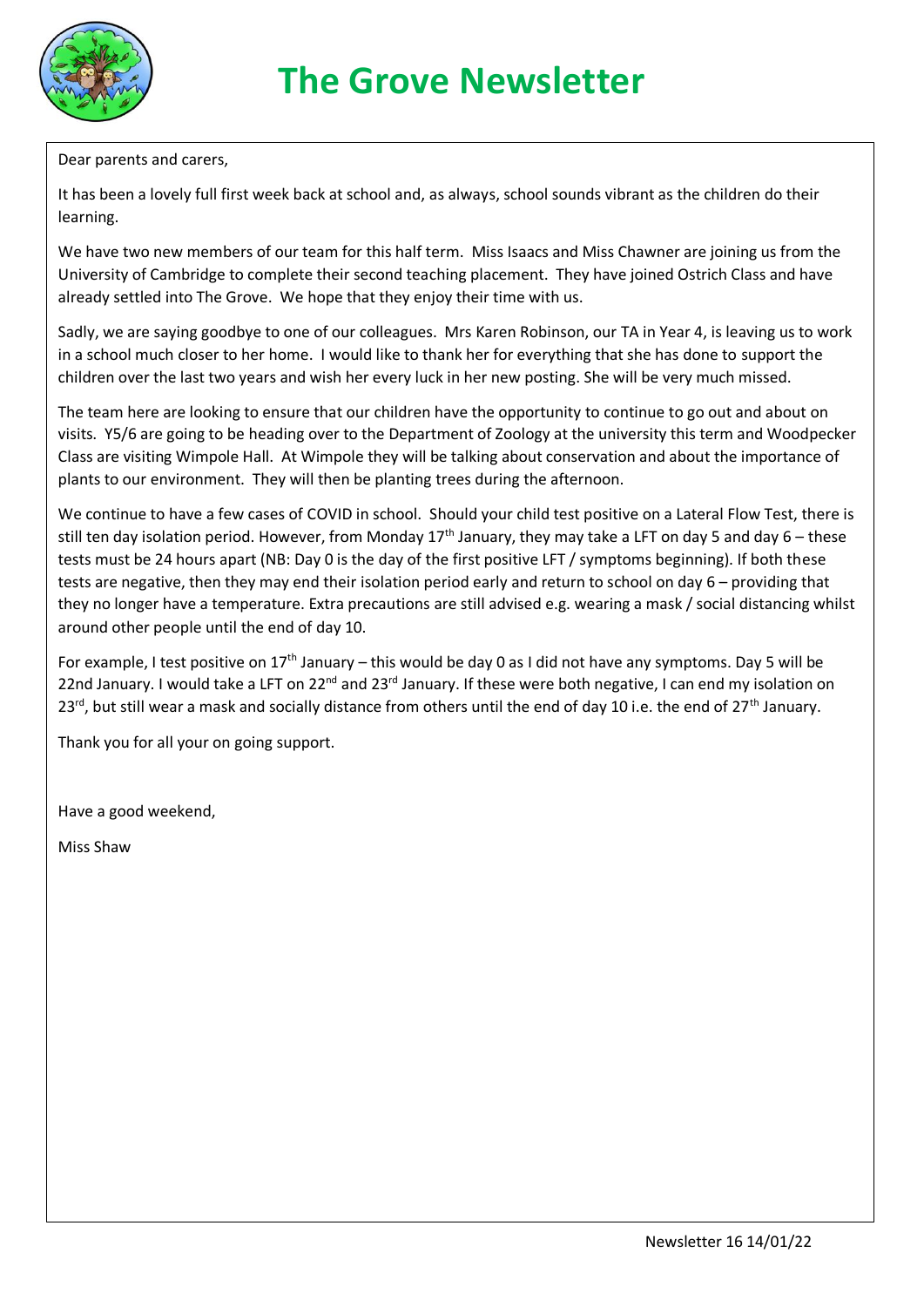

**Attendance**

## **The Grove Newsletter**



| <b>Class Name</b>   | % attendance from Monday 10 <sup>th</sup> January to Friday 14 <sup>th</sup> January 2022 |
|---------------------|-------------------------------------------------------------------------------------------|
| The Aviary          | 84%                                                                                       |
| Gosling             | 91%                                                                                       |
| Wren                | 93%                                                                                       |
| Ostrich             | 93%                                                                                       |
| Kookaburra          | 97%                                                                                       |
| Flamingo            | 100%                                                                                      |
| Woodpecker          | 83%                                                                                       |
| Toucan              | 92%                                                                                       |
| Hummingbird         | 92%                                                                                       |
| <b>Whole School</b> | 92%                                                                                       |